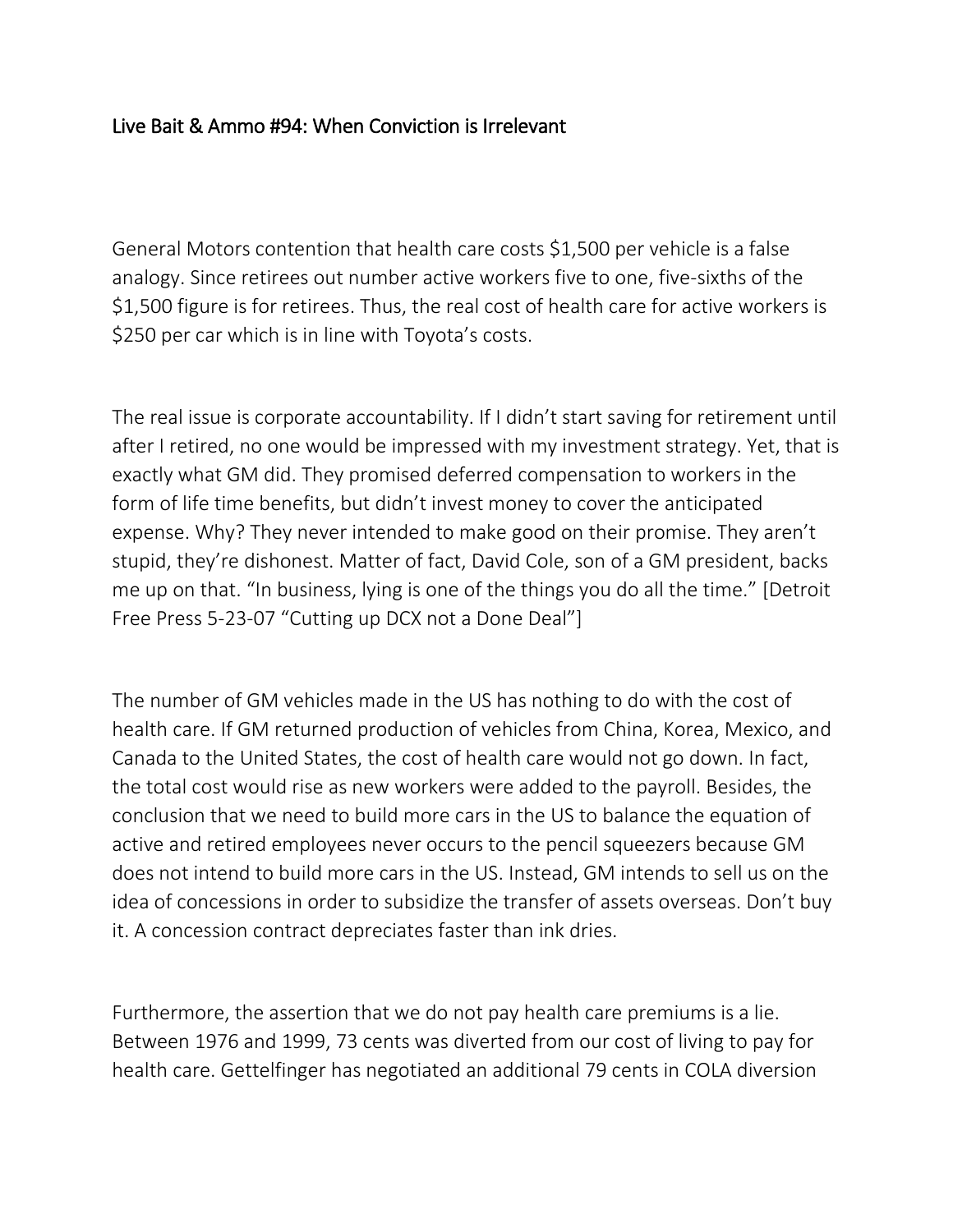to offset the cost of health care. On top of that we sacrificed a 3% raise that averaged 83 cents for a total \$2.35 per hour.

For the sake of conservative estimates and easy math let's round down to \$2 flat per hour. \$80 per week. \$4,000 per year donated by each and every GM-UAW member for health care not including increased out of pocket expenses for copays and doctor visits.

But it doesn't make a damn bit of difference. We could work for free and GM wouldn't sell any more vehicles. In fact, GM would sell less vehicles because their most loyal customers couldn't afford them.

Does GM really have a cost disadvantage of \$2,000 with Toyota and Honda? If so, it's primarily because they have to put money on the hood to move metal off the lot. Add in recall and warranty costs, and you'll find GM is underestimating the cost disadvantage, but none of the above is labor related.

Nor is the "total cost of health care" restricted to labor. The sum also includes salary employees, salary retirees, Rick Wagoner's daily pedicure, and Bob Lutze's facial peels. For all we know the "total cost of health care" could include Hourly Maintenance On robots.

The question we should be asking is, "What is the total cost of mismanagement per vehicle?"

If we make health care concessions to cover their asses, we will lose our own. Every time we agree to shoulder more of the costs through COLA diversions, and increased out of pocket expenses, GM is encouraged to demand more concessions. As long as we are willing to pay, GM has no reason to demand accountability from management or national health care from Congress.